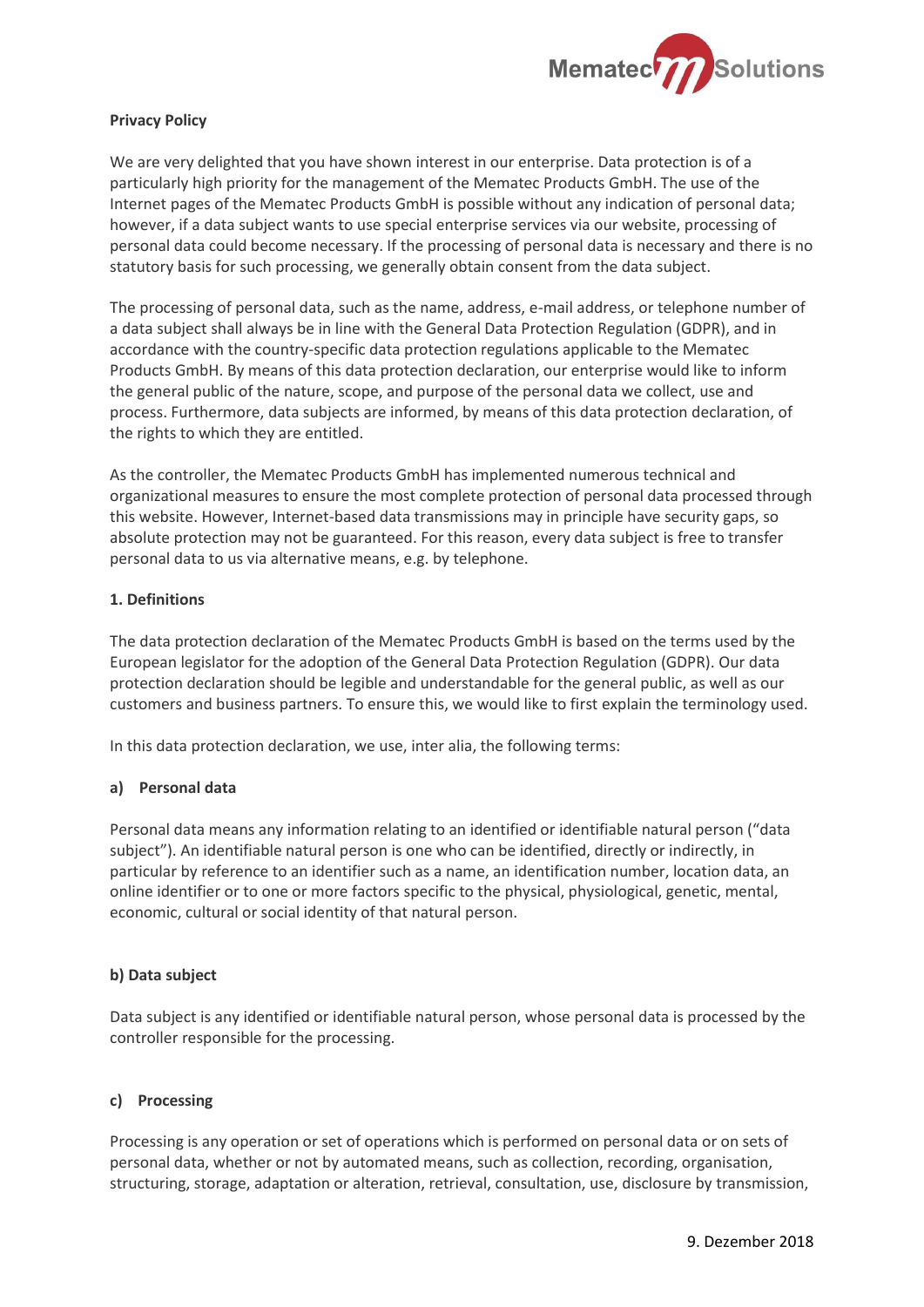

dissemination or otherwise making available, alignment or combination, restriction, erasure or destruction.

### **d) Restriction of processing**

Restriction of processing is the marking of stored personal data with the aim of limiting their processing in the future.

## **e) Profiling**

Profiling means any form of automated processing of personal data consisting of the use of personal data to evaluate certain personal aspects relating to a natural person, in particular to analyse or predict aspects concerning that natural person's performance at work, economic situation, health, personal preferences, interests, reliability, behaviour, location or movements.

## **f) Pseudonymisation**

Pseudonymisation is the processing of personal data in such a manner that the personal data can no longer be attributed to a specific data subject without the use of additional information, provided that such additional information is kept separately and is subject to technical and organisational measures to ensure that the personal data are not attributed to an identified or identifiable natural person.

### **g) Controller or controller responsible for the processing**

Controller or controller responsible for the processing is the natural or legal person, public authority, agency or other body which, alone or jointly with others, determines the purposes and means of the processing of personal data; where the purposes and means of such processing are determined by Union or Member State law, the controller or the specific criteria for its nomination may be provided for by Union or Member State law.

### **h) Processor**

Processor is a natural or legal person, public authority, agency or other body which processes personal data on behalf of the controller.

### **i) Recipient**

Recipient is a natural or legal person, public authority, agency or another body, to which the personal data are disclosed, whether a third party or not. However, public authorities which may receive personal data in the framework of a particular inquiry in accordance with Union or Member State law shall not be regarded as recipients; the processing of those data by those public authorities shall be in compliance with the applicable data protection rules according to the purposes of the processing.

# **j) Third party**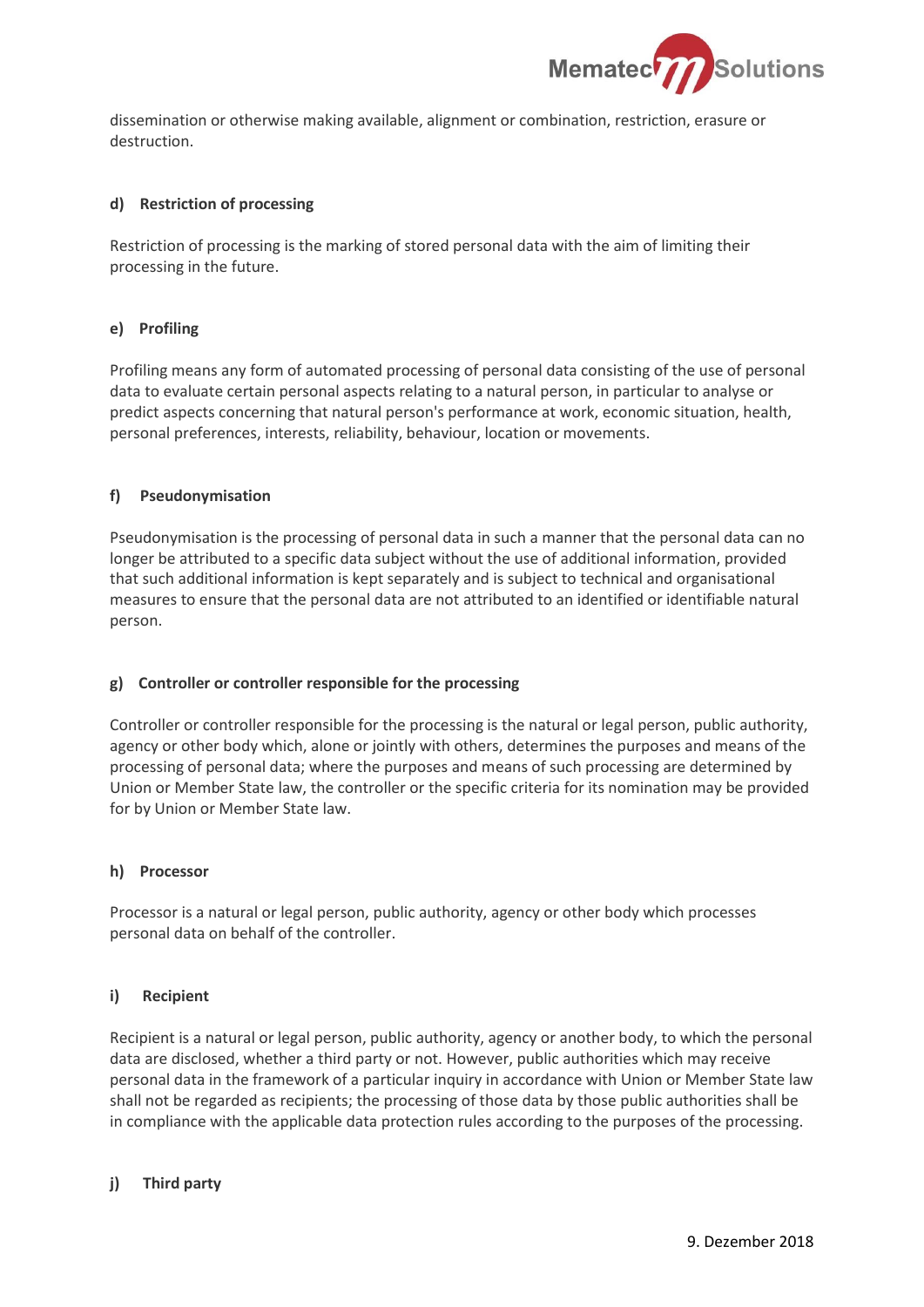

Third party is a natural or legal person, public authority, agency or body other than the data subject, controller, processor and persons who, under the direct authority of the controller or processor, are authorised to process personal data.

### **k) Consent**

Consent of the data subject is any freely given, specific, informed and unambiguous indication of the data subject's wishes by which he or she, by a statement or by a clear affirmative action, signifies agreement to the processing of personal data relating to him or her.

### **2. Name and Address of the controller**

Controller for the purposes of the General Data Protection Regulation (GDPR), other data protection laws applicable in Member states of the European Union and other provisions related to data protection is:

Mematec Products GmbH

August-Müller-Straße 24

71691 Freiberg am Neckar

Germany

Phone: +49 7141 7292

Email: info@mematec-solutions.com

Website: www.mematec-solutions.com

#### **3. Cookies**

The Internet pages of the Mematec Products GmbH use cookies. Cookies are text files that are stored in a computer system via an Internet browser.

Many Internet sites and servers use cookies. Many cookies contain a so-called cookie ID. A cookie ID is a unique identifier of the cookie. It consists of a character string through which Internet pages and servers can be assigned to the specific Internet browser in which the cookie was stored. This allows visited Internet sites and servers to differentiate the individual browser of the dats subject from other Internet browsers that contain other cookies. A specific Internet browser can be recognized and identified using the unique cookie ID.

Through the use of cookies, the Mematec Products GmbH can provide the users of this website with more user-friendly services that would not be possible without the cookie setting.

By means of a cookie, the information and offers on our website can be optimized with the user in mind. Cookies allow us, as previously mentioned, to recognize our website users. The purpose of this recognition is to make it easier for users to utilize our website. The website user that uses cookies, e.g. does not have to enter access data each time the website is accessed, because this is taken over by the website, and the cookie is thus stored on the user's computer system. Another example is the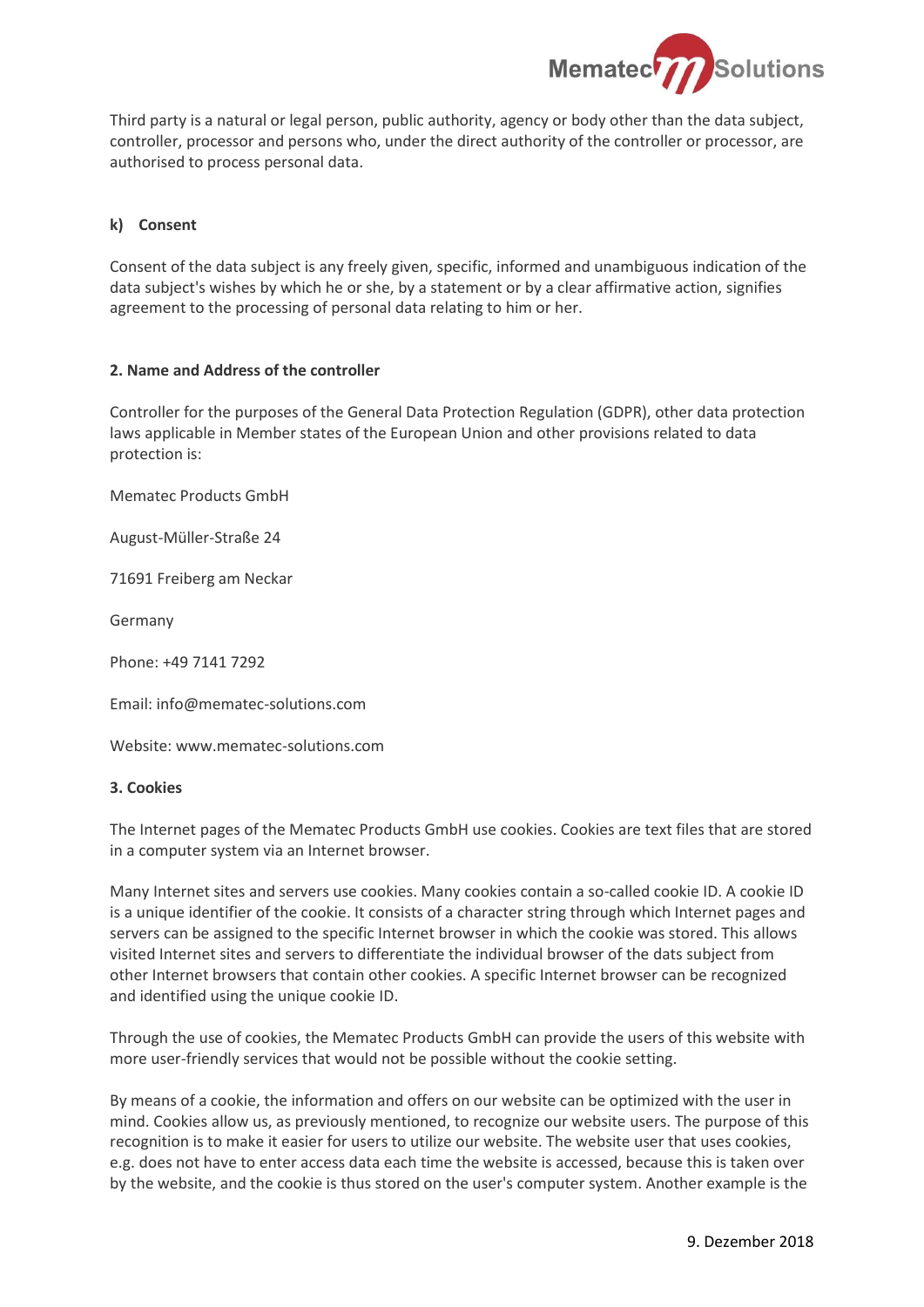

cookie of a shopping cart in an online shop. The online store remembers the articles that a customer has placed in the virtual shopping cart via a cookie.

The data subject may, at any time, prevent the setting of cookies through our website by means of a corresponding setting of the Internet browser used, and may thus permanently deny the setting of cookies. Furthermore, already set cookies may be deleted at any time via an Internet browser or other software programs. This is possible in all popular Internet browsers. If the data subject deactivates the setting of cookies in the Internet browser used, not all functions of our website may be entirely usable.

## 4. Collection of general data and information

The website of the Mematec Products GmbH collects a series of general data and information when a data subject or automated system calls up the website. This general data and information are stored in the server log files. Collected may be (1) the browser types and versions used, (2) the operating system used by the accessing system, (3) the website from which an accessing system reaches our website (so-called referrers), (4) the sub-websites, (5) the date and time of access to the Internet site, (6) an Internet protocol address (IP address), (7) the Internet service provider of the accessing system, and (8) any other similar data and information that may be used in the event of attacks on our information technology systems.

When using these general data and information, the Mematec Products GmbH does not draw any conclusions about the data subject. Rather, this information is needed to (1) deliver the content of our website correctly, (2) optimize the content of our website as well as its advertisement, (3) ensure the long-term viability of our information technology systems and website technology, and (4) provide law enforcement authorities with the information necessary for criminal prosecution in case of a cyber-attack. Therefore, the Mematec Products GmbH analyzes anonymously collected data and information statistically, with the aim of increasing the data protection and data security of our enterprise, and to ensure an optimal level of protection for the personal data we process. The anonymous data of the server log files are stored separately from all personal data provided by a data subject.

# **5. Contact possibility via the website**

The website of the Mematec Products GmbH contains information that enables a quick electronic contact to our enterprise, as well as direct communication with us, which also includes a general address of the so-called electronic mail (e-mail address). If a data subject contacts the controller by e-mail or via a contact form, the personal data transmitted by the data subject are automatically stored. Such personal data transmitted on a voluntary basis by a data subject to the data controller are stored for the purpose of processing or contacting the data subject. There is no transfer of this personal data to third parties.

# **6. Routine erasure and blocking of personal data**

The data controller shall process and store the personal data of the data subject only for the period necessary to achieve the purpose of storage, or as far as this is granted by the European legislator or other legislators in laws or regulations to which the controller is subject to.

If the storage purpose is not applicable, or if a storage period prescribed by the European legislator or another competent legislator expires, the personal data are routinely blocked or erased in accordance with legal requirements.

### **7. Rights of the data subject**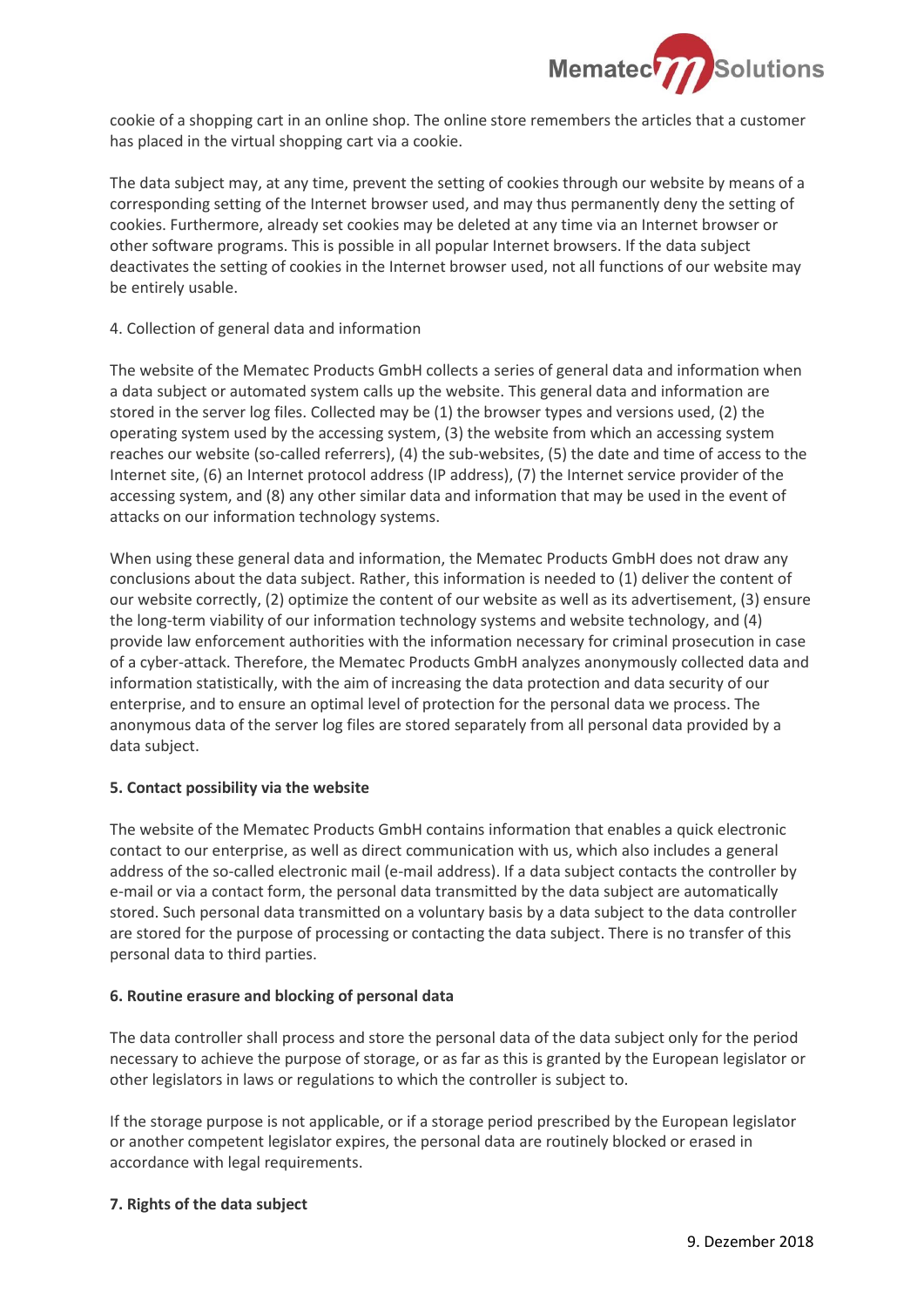

## **a) Right of confirmation**

Each data subject shall have the right granted by the European legislator to obtain from the controller the confirmation as to whether or not personal data concerning him or her are being processed. If a data subject wishes to avail himself of this right of confirmation, he or she may, at any time, contact any employee of the controller.

## **b) Right of access**

Each data subject shall have the right granted by the European legislator to obtain from the controller free information about his or her personal data stored at any time and a copy of this information. Furthermore, the European directives and regulations grant the data subject access to the following information:

the purposes of the processing;

the categories of personal data concerned;

the recipients or categories of recipients to whom the personal data have been or will be disclosed, in particular recipients in third countries or international organisations;

where possible, the envisaged period for which the personal data will be stored, or, if not possible, the criteria used to determine that period;

the existence of the right to request from the controller rectification or erasure of personal data, or restriction of processing of personal data concerning the data subject, or to object to such processing;

the existence of the right to lodge a complaint with a supervisory authority;

where the personal data are not collected from the data subject, any available information as to their source;

the existence of automated decision-making, including profiling, referred to in Article 22(1) and (4) of the GDPR and, at least in those cases, meaningful information about the logic involved, as well as the significance and envisaged consequences of such processing for the data subject.

Furthermore, the data subject shall have a right to obtain information as to whether personal data are transferred to a third country or to an international organisation. Where this is the case, the data subject shall have the right to be informed of the appropriate safeguards relating to the transfer.

If a data subject wishes to avail himself of this right of access, he or she may, at any time, contact any employee of the controller.

### **c) Right to rectification**

Each data subject shall have the right granted by the European legislator to obtain from the controller without undue delay the rectification of inaccurate personal data concerning him or her. Taking into account the purposes of the processing, the data subject shall have the right to have incomplete personal data completed, including by means of providing a supplementary statement.

If a data subject wishes to exercise this right to rectification, he or she may, at any time, contact any employee of the controller.

# **d) Right to erasure (Right to be forgotten)**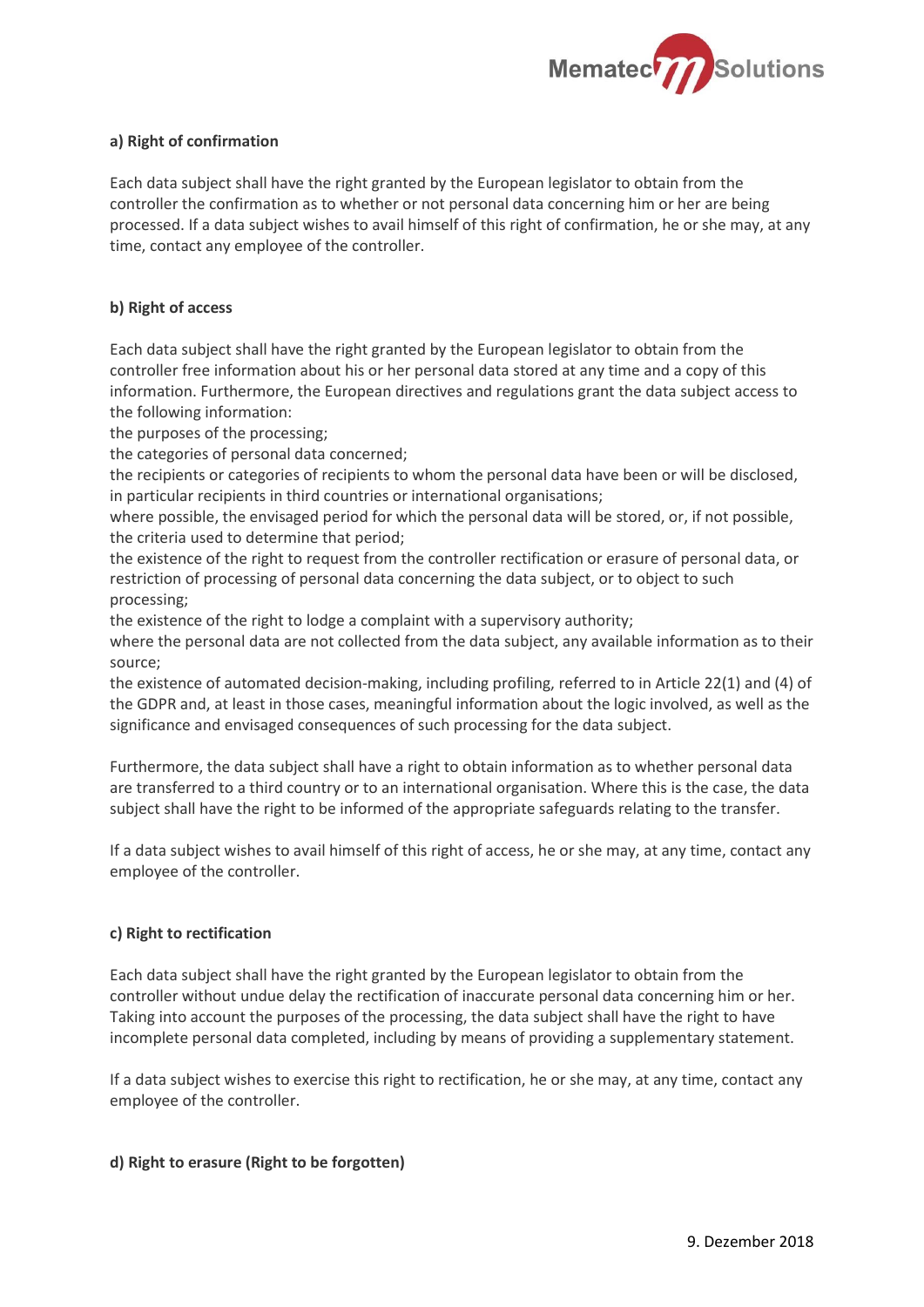

Each data subject shall have the right granted by the European legislator to obtain from the controller the erasure of personal data concerning him or her without undue delay, and the controller shall have the obligation to erase personal data without undue delay where one of the following grounds applies, as long as the processing is not necessary:

The personal data are no longer necessary in relation to the purposes for which they were collected or otherwise processed.

The data subject withdraws consent to which the processing is based according to point (a) of Article 6(1) of the GDPR, or point (a) of Article 9(2) of the GDPR, and where there is no other legal ground for the processing.

The data subject objects to the processing pursuant to Article 21(1) of the GDPR and there are no overriding legitimate grounds for the processing, or the data subject objects to the processing pursuant to Article 21(2) of the GDPR.

The personal data have been unlawfully processed.

The personal data must be erased for compliance with a legal obligation in Union or Member State law to which the controller is subject.

The personal data have been collected in relation to the offer of information society services referred to in Article 8(1) of the GDPR.

If one of the aforementioned reasons applies, and a data subject wishes to request the erasure of personal data stored by the Mematec Products GmbH, he or she may, at any time, contact any employee of the controller. An employee of Mematec Products GmbH shall promptly ensure that the erasure request is complied with immediately.

Where the controller has made personal data public and is obliged pursuant to Article 17(1) to erase the personal data, the controller, taking account of available technology and the cost of implementation, shall take reasonable steps, including technical measures, to inform other controllers processing the personal data that the data subject has requested erasure by such controllers of any links to, or copy or replication of, those personal data, as far as processing is not required. An employees of the Mematec Products GmbH will arrange the necessary measures in individual cases.

# **e) Right of restriction of processing**

Each data subject shall have the right granted by the European legislator to obtain from the controller restriction of processing where one of the following applies:

The accuracy of the personal data is contested by the data subject, for a period enabling the controller to verify the accuracy of the personal data.

The processing is unlawful and the data subject opposes the erasure of the personal data and requests instead the restriction of their use instead.

The controller no longer needs the personal data for the purposes of the processing, but they are required by the data subject for the establishment, exercise or defence of legal claims. The data subject has objected to processing pursuant to Article 21(1) of the GDPR pending the verification whether the legitimate grounds of the controller override those of the data subject.

If one of the aforementioned conditions is met, and a data subject wishes to request the restriction of the processing of personal data stored by the Mematec Products GmbH, he or she may at any time contact any employee of the controller. The employee of the Mematec Products GmbH will arrange the restriction of the processing.

### **f) Right to data portability**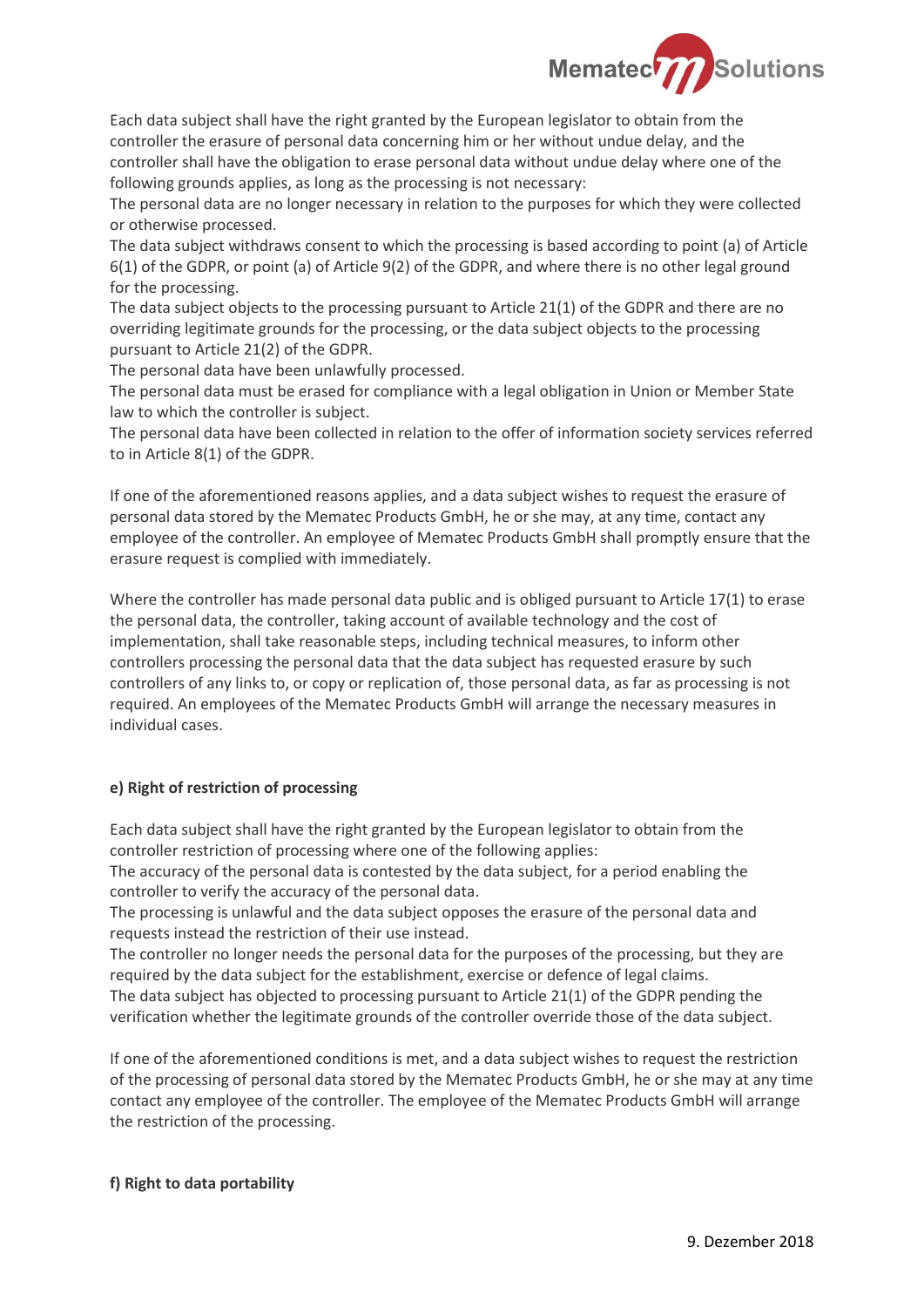

Each data subject shall have the right granted by the European legislator, to receive the personal data concerning him or her, which was provided to a controller, in a structured, commonly used and machine-readable format. He or she shall have the right to transmit those data to another controller without hindrance from the controller to which the personal data have been provided, as long as the processing is based on consent pursuant to point (a) of Article 6(1) of the GDPR or point (a) of Article 9(2) of the GDPR, or on a contract pursuant to point (b) of Article 6(1) of the GDPR, and the processing is carried out by automated means, as long as the processing is not necessary for the performance of a task carried out in the public interest or in the exercise of official authority vested in the controller.

Furthermore, in exercising his or her right to data portability pursuant to Article 20(1) of the GDPR, the data subject shall have the right to have personal data transmitted directly from one controller to another, where technically feasible and when doing so does not adversely affect the rights and freedoms of others.

In order to assert the right to data portability, the data subject may at any time contact any employee of the Mematec Products GmbH.

### **g) Right to object**

Each data subject shall have the right granted by the European legislator to object, on grounds relating to his or her particular situation, at any time, to processing of personal data concerning him or her, which is based on point (e) or (f) of Article 6(1) of the GDPR. This also applies to profiling based on these provisions.

The Mematec Products GmbH shall no longer process the personal data in the event of the objection, unless we can demonstrate compelling legitimate grounds for the processing which override the interests, rights and freedoms of the data subject, or for the establishment, exercise or defence of legal claims.

If the Mematec Products GmbH processes personal data for direct marketing purposes, the data subject shall have the right to object at any time to processing of personal data concerning him or her for such marketing. This applies to profiling to the extent that it is related to such direct marketing. If the data subject objects to the Mematec Products GmbH to the processing for direct marketing purposes, the Mematec Products GmbH will no longer process the personal data for these purposes.

In addition, the data subject has the right, on grounds relating to his or her particular situation, to object to processing of personal data concerning him or her by the Mematec Products GmbH for scientific or historical research purposes, or for statistical purposes pursuant to Article 89(1) of the GDPR, unless the processing is necessary for the performance of a task carried out for reasons of public interest.

In order to exercise the right to object, the data subject may contact any employee of the Mematec Products GmbH. In addition, the data subject is free in the context of the use of information society services, and notwithstanding Directive 2002/58/EC, to use his or her right to object by automated means using technical specifications.

### **h) Automated individual decision-making, including profiling**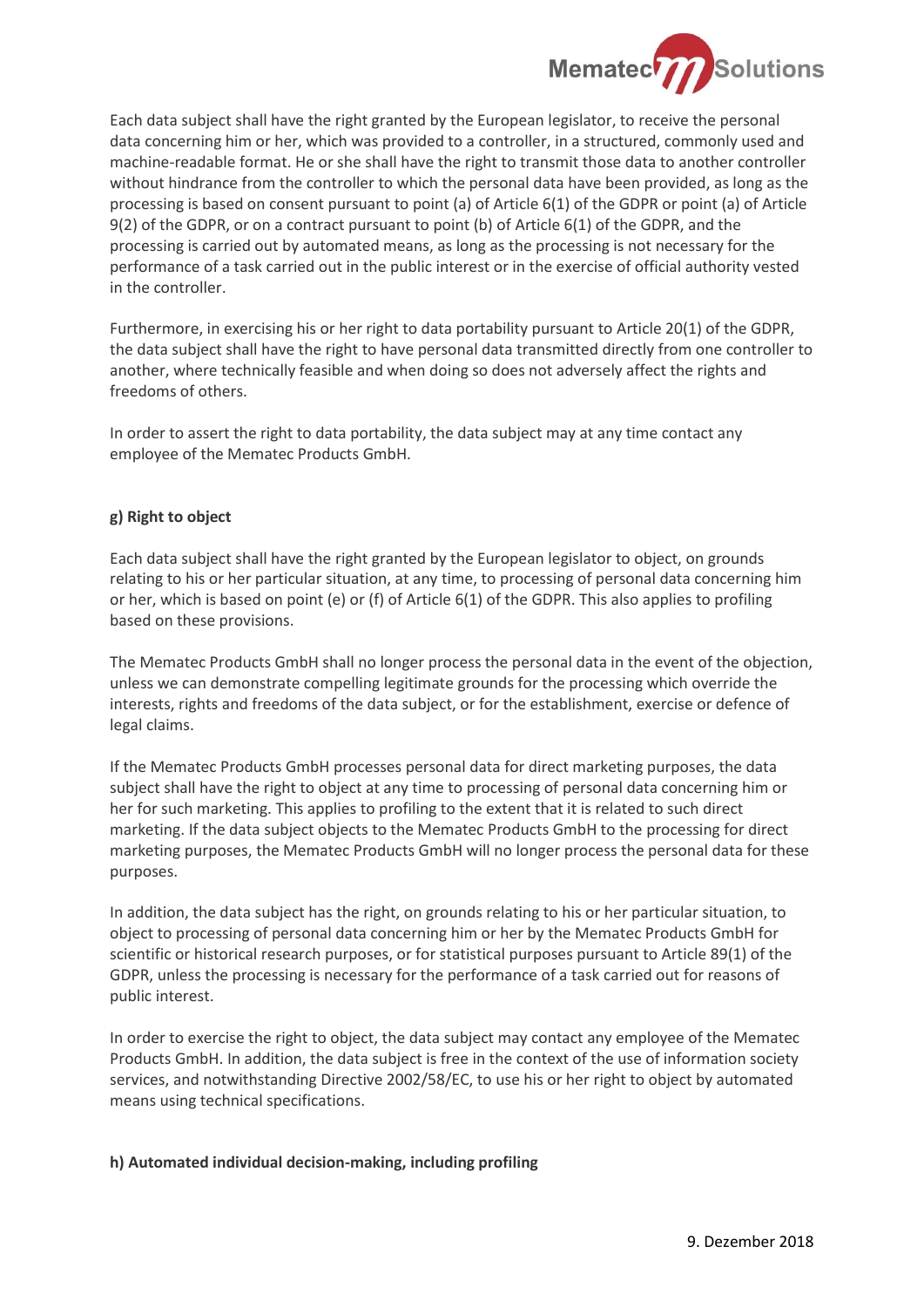

Each data subject shall have the right granted by the European legislator not to be subject to a decision based solely on automated processing, including profiling, which produces legal effects concerning him or her, or similarly significantly affects him or her, as long as the decision (1) is not is necessary for entering into, or the performance of, a contract between the data subject and a data controller, or (2) is not authorised by Union or Member State law to which the controller is subject and which also lays down suitable measures to safeguard the data subject's rights and freedoms and legitimate interests, or (3) is not based on the data subject's explicit consent.

If the decision (1) is necessary for entering into, or the performance of, a contract between the data subject and a data controller, or (2) it is based on the data subject's explicit consent, the Mematec Products GmbH shall implement suitable measures to safeguard the data subject's rights and freedoms and legitimate interests, at least the right to obtain human intervention on the part of the controller, to express his or her point of view and contest the decision.

If the data subject wishes to exercise the rights concerning automated individual decision-making, he or she may, at any time, contact any employee of the Mematec Products GmbH.

### **i) Right to withdraw data protection consent**

Each data subject shall have the right granted by the European legislator to withdraw his or her consent to processing of his or her personal data at any time.

If the data subject wishes to exercise the right to withdraw the consent, he or she may, at any time, contact any employee of the Mematec Products GmbH.

### **8. Legal basis for the processing**

Art. 6(1) lit. a GDPR serves as the legal basis for processing operations for which we obtain consent for a specific processing purpose. If the processing of personal data is necessary for the performance of a contract to which the data subject is party, as is the case, for example, when processing operations are necessary for the supply of goods or to provide any other service, the processing is based on Article 6(1) lit. b GDPR. The same applies to such processing operations which are necessary for carrying out pre-contractual measures, for example in the case of inquiries concerning our products or services. Is our company subject to a legal obligation by which processing of personal data is required, such as for the fulfillment of tax obligations, the processing is based on Art. 6(1) lit. c GDPR. In rare cases, the processing of personal data may be necessary to protect the vital interests of the data subject or of another natural person. This would be the case, for example, if a visitor were injured in our company and his name, age, health insurance data or other vital information would have to be passed on to a doctor, hospital or other third party. Then the processing would be based on Art. 6(1) lit. d GDPR. Finally, processing operations could be based on Article 6(1) lit. f GDPR. This legal basis is used for processing operations which are not covered by any of the abovementioned legal grounds, if processing is necessary for the purposes of the legitimate interests pursued by our company or by a third party, except where such interests are overridden by the interests or fundamental rights and freedoms of the data subject which require protection of personal data. Such processing operations are particularly permissible because they have been specifically mentioned by the European legislator. He considered that a legitimate interest could be assumed if the data subject is a client of the controller (Recital 47 Sentence 2 GDPR).

### **9. The legitimate interests pursued by the controller or by a third party**